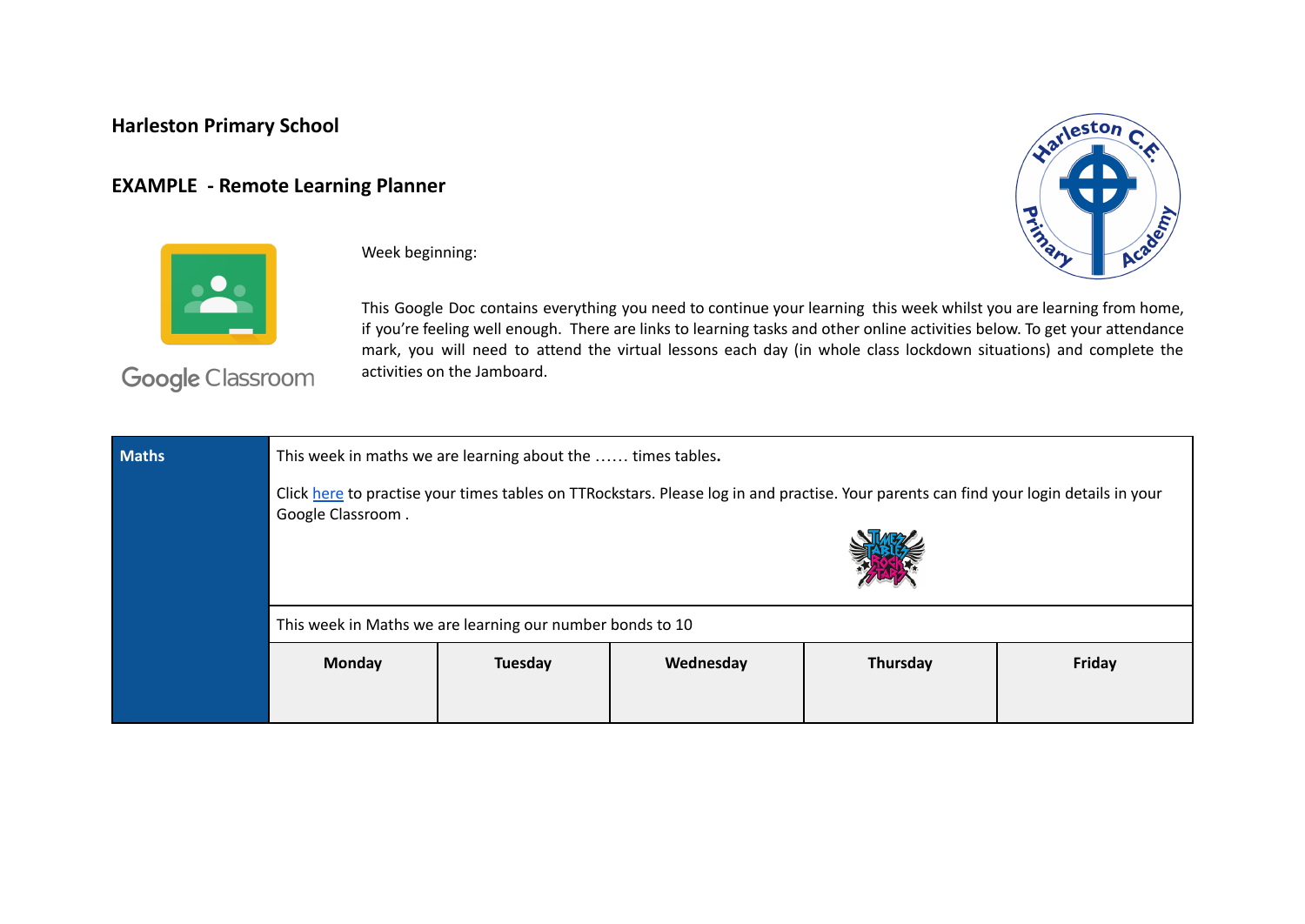|                | <b>Counting sets within</b><br>10<br>Watch the OAK<br>lesson and complete<br>your workbook<br>Your Jamboard<br>Workbook for the<br>week is in your<br>Google Classroom.<br>Make sure you only<br>complete the<br>Mondays lessons | <b>Numbers within 10</b><br>Watch the OAK lesson<br>and complete your<br>Jamboard workbook<br>Your Jamboard<br>Workbook for the<br>week is in your<br>Google Classroom.<br>Make sure you only<br>complete Tuesdays<br>lessons | Number bonds 5<br>Watch the OAK lesson<br>and complete your<br>Jamboard workbook<br>Your Jamboard<br>Workbook for the week is<br>in your Google<br>Classroom.<br>Make sure you only<br>complete Tuesdays<br>lessons | Number bonds to 7&8<br>Watch the OAK lesson<br>and complete your<br>Jamboard workbook<br>Your Jamboard<br>Workbook for the week is<br>in your Google<br>Classroom.<br>Make sure you only<br>complete Tuesdays<br>lessons | Number bonds 9&10<br>Watch the OAK lesson<br>and complete your<br>Jamboard workbook<br>Your Jamboard Workbook<br>for the week is in your<br>Google Classroom.<br>Make sure you only<br>complete Tuesdays<br>lessons |
|----------------|----------------------------------------------------------------------------------------------------------------------------------------------------------------------------------------------------------------------------------|-------------------------------------------------------------------------------------------------------------------------------------------------------------------------------------------------------------------------------|---------------------------------------------------------------------------------------------------------------------------------------------------------------------------------------------------------------------|--------------------------------------------------------------------------------------------------------------------------------------------------------------------------------------------------------------------------|---------------------------------------------------------------------------------------------------------------------------------------------------------------------------------------------------------------------|
| <b>English</b> | <b>Tuesday</b>                                                                                                                                                                                                                   | This week in English we are learning to retell a story.<br>Wednesday                                                                                                                                                          |                                                                                                                                                                                                                     | Thursday                                                                                                                                                                                                                 | Friday                                                                                                                                                                                                              |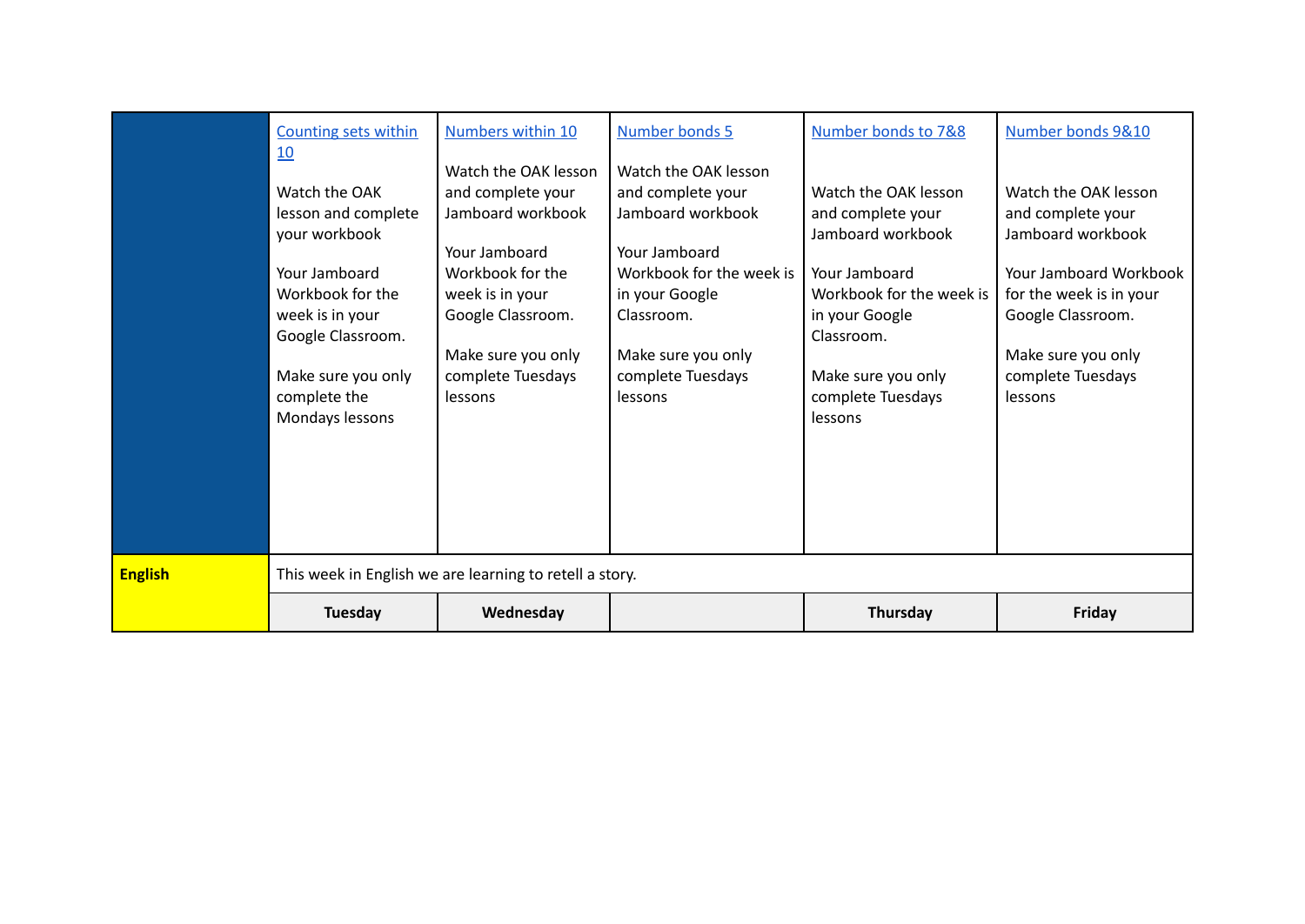|                                                            | LI: To listen to a story<br>Lesson 1<br>Watch the OAK<br>lesson and complete<br>your workbook<br>Your Jamboard<br>Workbook for the<br>week is in your<br>Google Classroom.<br>Make sure you only<br>complete the<br>Mondays lessons | LI: To tell a story from<br>memory<br>Lesson <sub>2</sub><br>Watch the OAK lesson<br>and complete your<br>workbook<br>Your Jamboard<br>Workbook for the<br>week is in your<br>Google Classroom.<br>Make sure you only<br>complete the<br>Tuesdays lessons | LI: To use an adjective<br>Lesson 3<br>Watch the OAK lesson<br>and complete your<br>workbook<br>Your Jamboard<br>Workbook for the week is<br>in your Google<br>Classroom.<br>Make sure you only<br>complete the<br>Wednesdays lessons | LI: To know how to use<br>'and' to connect two<br>sentences<br>Lesson 4<br>Watch the OAK lesson<br>and complete your<br>workbook<br>Your Jamboard<br>Workbook for the week is<br>in your Google<br>Classroom.<br>Make sure you only<br>complete the Thursdays<br>lessons | LI: To use 'and' in my<br>writing.<br>No OAK lesson today,<br>make sure you focus<br>on your beautiful<br>handwriting.<br><b>Your Jamboard Workbook</b><br>for the week is in your<br>Google Classroom. |
|------------------------------------------------------------|-------------------------------------------------------------------------------------------------------------------------------------------------------------------------------------------------------------------------------------|-----------------------------------------------------------------------------------------------------------------------------------------------------------------------------------------------------------------------------------------------------------|---------------------------------------------------------------------------------------------------------------------------------------------------------------------------------------------------------------------------------------|--------------------------------------------------------------------------------------------------------------------------------------------------------------------------------------------------------------------------------------------------------------------------|---------------------------------------------------------------------------------------------------------------------------------------------------------------------------------------------------------|
|                                                            |                                                                                                                                                                                                                                     | This week in Reading we are learning to make predictions                                                                                                                                                                                                  |                                                                                                                                                                                                                                       |                                                                                                                                                                                                                                                                          |                                                                                                                                                                                                         |
| <b>Destination Reader</b><br><b>Reading Stems</b><br>focus | <b>Monday</b>                                                                                                                                                                                                                       | Tuesday                                                                                                                                                                                                                                                   | Wednesday                                                                                                                                                                                                                             | Thursday                                                                                                                                                                                                                                                                 | Friday                                                                                                                                                                                                  |
|                                                            | LI: To understand what we<br>mean by predicting<br>Use this reading stem to<br>help you understand what<br>predicting is - making a                                                                                                 | LI: To understand what we<br>mean by predicting<br>Use this reading stem to<br>help you understand what<br>predicting is - making a                                                                                                                       | LI: To understand what we<br>mean by predicting<br>Use this reading stem to help<br>vou understand what<br>predicting is - making a                                                                                                   | LI: To understand what we<br>mean by predicting<br>Use this reading stem to help<br>you understand what<br>predicting is - making a                                                                                                                                      | LI: To understand what we<br>mean by predicting<br>Use this reading stem to help<br>you understand what<br>predicting is - making a                                                                     |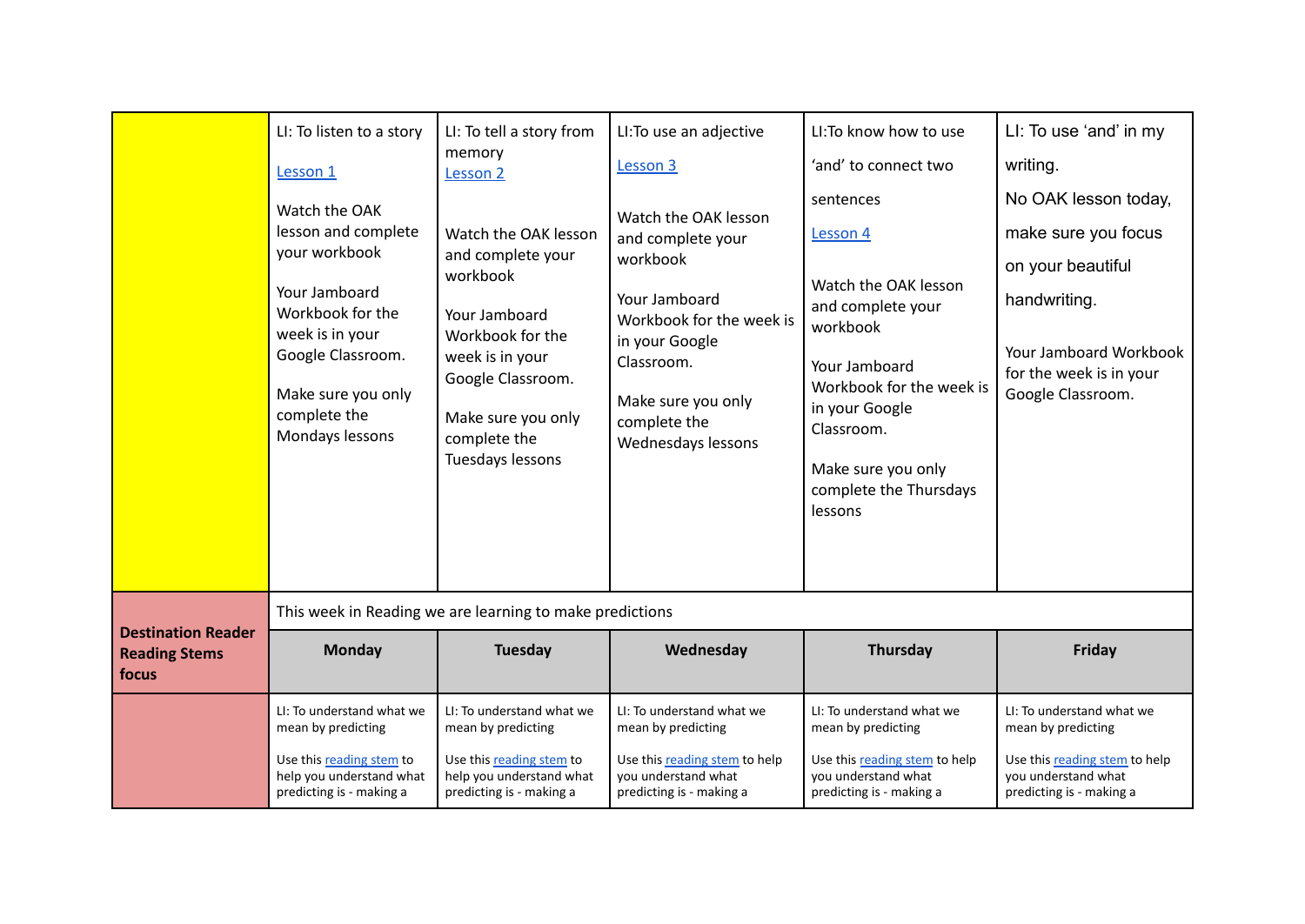|                                       | sensible guess.<br>Choose a book from home<br>to read with an adult. Use<br>the reading stem to help<br>you make predictions<br>about the book as you<br>read.                                                                                                                                      | sensible guess.<br>Look at the picture. What<br>do you think might happen<br>next? Tell your adult. I will<br>ask you about this when<br>you are back in school. | sensible guess.<br>Choose a different book. Look<br>at the front cover together<br>with your adult. Before you<br>start to read, what do you<br>think this book might be<br>about? Why? What clues can<br>you find? | sensible guess.<br>Ask your grown up to read a<br>book that would be a little<br>tricky for you. Can you spot<br>these words as you read<br>XXXX XXXXXXX XXXXXX XXXXXX<br><b>XXXXX</b><br>Ask your grown up to pause at<br>different parts What do you<br>think is going to happen?<br>What did you hear in the story<br>that made you think that? | sensible guess.<br>Choose a book from home to<br>read with an adult. Use the<br>reading stem to help you make<br>predictions about the book. |
|---------------------------------------|-----------------------------------------------------------------------------------------------------------------------------------------------------------------------------------------------------------------------------------------------------------------------------------------------------|------------------------------------------------------------------------------------------------------------------------------------------------------------------|---------------------------------------------------------------------------------------------------------------------------------------------------------------------------------------------------------------------|----------------------------------------------------------------------------------------------------------------------------------------------------------------------------------------------------------------------------------------------------------------------------------------------------------------------------------------------------|----------------------------------------------------------------------------------------------------------------------------------------------|
| <b>Other subjects</b>                 | History - Tuesday                                                                                                                                                                                                                                                                                   | <b>History - Wednesday</b>                                                                                                                                       | PE day - see below                                                                                                                                                                                                  | History - Thursday                                                                                                                                                                                                                                                                                                                                 | <b>RE</b>                                                                                                                                    |
| <b>OAK</b><br><b>Online resources</b> | <b>How did the Great Fire of</b><br><b>London Start?</b><br>Watch the lesson and<br>answer the question on<br>slide 1 of the 'Afternoon<br>Jamboard'                                                                                                                                                | How was the Great Fire of<br>London put out?<br>Watch the lesson and<br>answer the question on<br>slide 2 of the 'Afternoon<br>Jamboard'                         |                                                                                                                                                                                                                     | What changed because of the<br>Great Fire of London?<br>Watch the lesson and answer<br>the question on slide 3 of the<br>'Afternoon Jamboard'                                                                                                                                                                                                      | <b>Practise The Lord's Prayer</b><br><b>The Lord's Praver</b>                                                                                |
| <b>Spellings</b>                      | Look, cover, write, say, check, for these spellings: SPELLING RULE - Common Exception words<br>Look/Say/Cover/Write/Check grid<br>Why not play hangman, bingo or go on a spelling hunt around your home using these words? Can you use these words in<br>sentences, using your neatest handwriting? |                                                                                                                                                                  |                                                                                                                                                                                                                     |                                                                                                                                                                                                                                                                                                                                                    |                                                                                                                                              |
| <b>PE</b>                             | You might like to try Yoga for Kids instead or practise some of the skills we have learnt in PE in<br>your back garden (if you have one and it's not raining!).                                                                                                                                     |                                                                                                                                                                  |                                                                                                                                                                                                                     |                                                                                                                                                                                                                                                                                                                                                    |                                                                                                                                              |